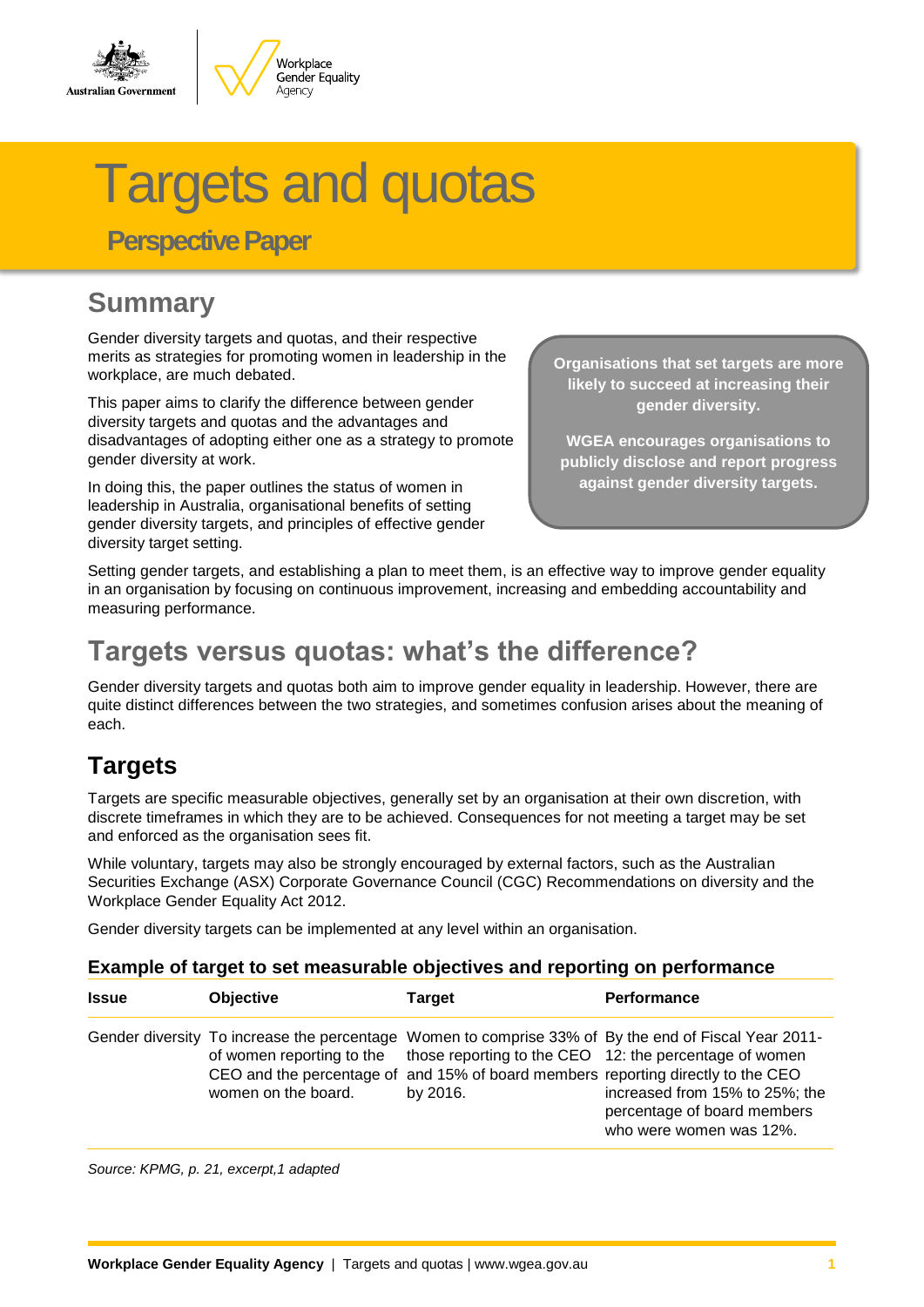In the United Kingdom, a voluntary 25% target for women's board membership, to be achieved by 2015, was established for the FTSE 1002 by the Davies Report.<sup>3</sup> UK Corporate Governance Code amendments to support this aim were implemented. Though recent concerns about the pace of change had been expressed,<sup>4</sup> the share of women holding FTSE 100 board directorships grew to 26.1% in 2015, exceeding the 25% target.<sup>5</sup>

#### **Targets: arguments for and against**

| For                                                                                                                                                                                                                                                                                                                                                                                 | <b>Against</b>                                                                                                                                                                                            |
|-------------------------------------------------------------------------------------------------------------------------------------------------------------------------------------------------------------------------------------------------------------------------------------------------------------------------------------------------------------------------------------|-----------------------------------------------------------------------------------------------------------------------------------------------------------------------------------------------------------|
| Targets can be tailored, monitored and adjusted $\rightarrow$<br>by a company so as to be appropriate for its<br>organisation and the environment in which it is<br>operating, unlike quotas which are set and fixed<br>by an external party.                                                                                                                                       | As targets are voluntary, not all companies will<br>set them, or they may set targets which are<br>ineffective to drive change, for example, set too<br>low.                                              |
| As targets are set by an individual company, this<br>increases buy-in and the likelihood of their<br>success.                                                                                                                                                                                                                                                                       | Targets may mean that in attaining seniority<br>through this mechanism, women will be<br>marginalised and viewed as tokens. <sup>10</sup>                                                                 |
| Targets set by individual companies give them<br>ownership of their gender equality goals and<br>should help improve their commitment to, and<br>performance against, them. For example,                                                                                                                                                                                            | Targets may mean that good male candidates<br>will be overlooked, which would be<br>disadvantageous to the business itself and may<br>possibly cause women to be viewed less<br>favourably. <sup>11</sup> |
| ownership of performance goals by individuals<br>has been linked to an increased likelihood of<br>achieving them. <sup>6</sup>                                                                                                                                                                                                                                                      | Targets can take a long period of time to be<br>effective; quotas work more speedily.                                                                                                                     |
| Targets are familiar to, and understood by,<br>business. They have been acknowledged as an<br>effective tool to improve performance <sup>7</sup> and have<br>been applied on a range of business issues from<br>sales performance to safety improvements.<br>Targets are therefore increasingly suggested as<br>likely to be effective for promoting gender<br>equity. <sup>8</sup> |                                                                                                                                                                                                           |
| Targets promote a business-wide approach to<br>advancing gender diversity as they can be<br>specifically set across a wide variety of<br>organisational levels. <sup>9</sup> This is unlike quotas<br>which are typically directed at a single level of<br>management (for example, board membership).                                                                              |                                                                                                                                                                                                           |
| Targets may lead to talented women being<br>identified who would otherwise be overlooked.<br>This increases the talent pool and should<br>facilitate women's workforce retention.                                                                                                                                                                                                   |                                                                                                                                                                                                           |

Quotas are mandatory. Like targets, quotas are also specific, time bound measurable objectives, but are usually set externally by a body with authority to impose them on organisations (for example, the Parliament). Establishing quotas usually includes setting penalties for failing to meet them. These are enforced by a body external to an individual company and are non-negotiable by individual organisations.

The ability of quotas to considerably impact gender

- **Targets** are voluntary and set at an organisation's own discretion.
- **Quotas** are mandated by an external body and imposed upon an organisation.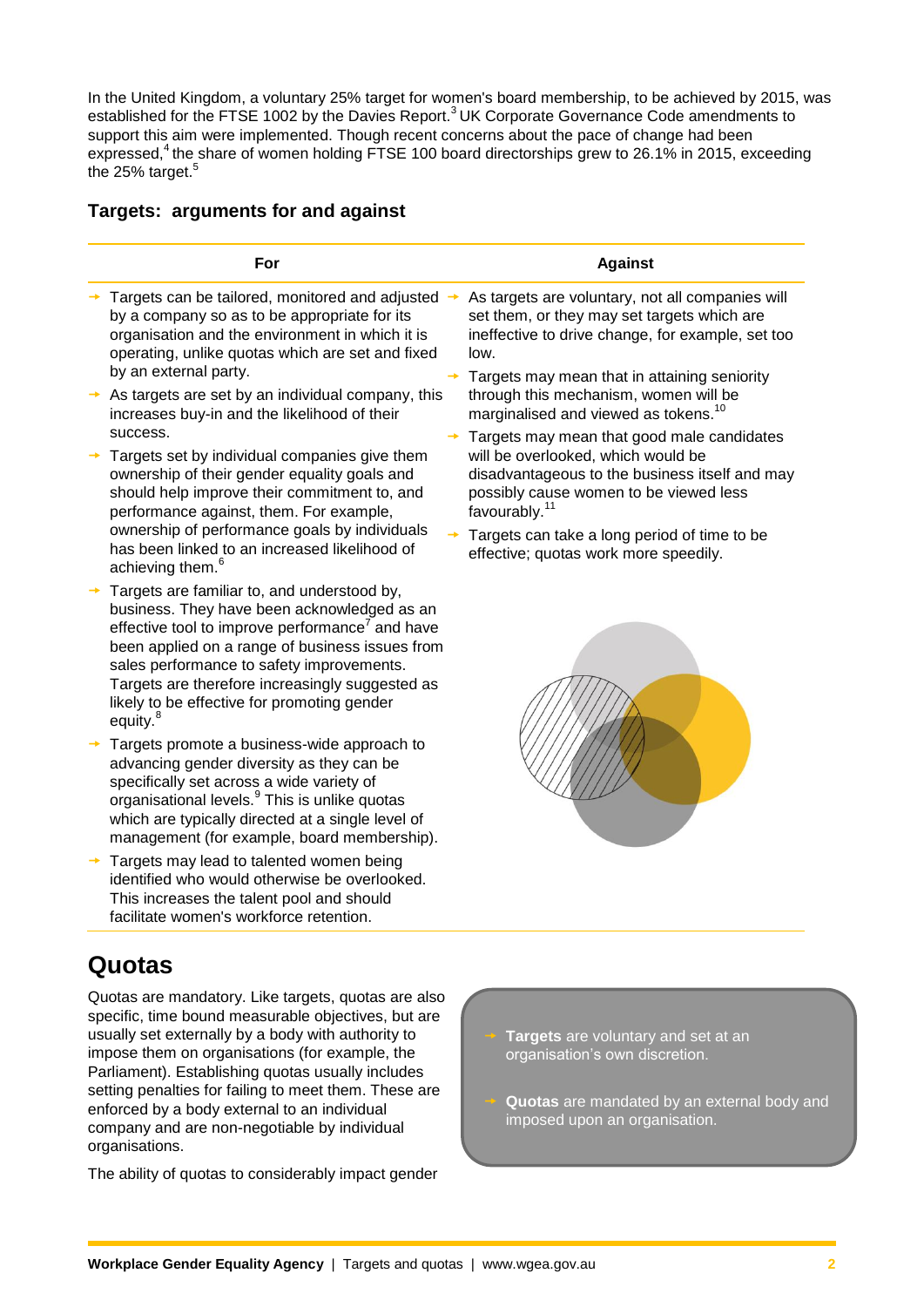diversity below the board level is limited. This is because the unique managerial structures and definitions within organisations pose a practical challenge to their enforcement.

#### **Examples**

Norway has a quota of 40% minimum for each gender for public companies, imposed in 2006 and achieved as required by 2008. Breach of this requirement incurs the same penalties as breaking other Norwegian laws relating to company governance. Companies may be subject to forced dissolution if they do not meet the quota.<sup>12</sup>

France has a quota law passed in January 2011. The approximately 2000 companies to which it applies must achieve at least 40% representation of each sex on boards by 2017 with an interim quota of 20% by 2014. Failure to comply will result in board elections being nullified and directors' benefits suspended.<sup>13</sup>

Italy's 2011 quota law requires at least 33% of each gender on listed and state-owned company boards of three members or more, by 2015. Enforcement mechanisms include warnings, fines and forfeiture of board members' positions.<sup>14</sup>

The European Union is considering a draft law to create a 40% gender objective by 2018/2020 for the underrepresented sex on large publicly listed company boards.<sup>15</sup> Transparent gender neutral criteria will be required for board appointments. In a tie-break situation,<sup>16</sup> the candidate from the underrepresented sex must be appointed.<sup>17</sup> The largest European companies' board gender composition is tracked by the [European Commission.](http://ec.europa.eu/justice/gender-equality/gender-decision-making/database/business-finance/index_en.htm)

#### **For Against**  $\rightarrow$  Quotas work relatively quickly. Companies have  $\rightarrow$ to comply so they do. This is best evidenced by the well-known imposition of the 40% gender quota for companies in Norway which had a rapid impact between 2006 and 2008 (see above). $1$  Quotas force gender equality to the top of a Guotas force genuer equality to the company's agenda<sup>19</sup> and may lead to flow on impacts throughout the organisation. Quotas can create a 'critical mass' of women in senior roles which may start to impact on the pipeline, eventually making quotas redundant.<sup>20</sup> Decades of aspirational programs aimed at promoting gender equality including gender diversity targets have not achieved the necessary change. Quotas are the more drastic step needed to do this. Quotas will force a wider search for candidates, thereby increasing the talent pool. This will help overcome stereotypes and biases about whether men or women are better suited for particular positions, which impacts on genuine merit-based appointments.<sup>21</sup> Quotas may mean that in attaining seniority through this mechanism, women may be marginalised and viewed as tokens. Quotas may add to business regulation and costs. They are viewed by many as unwarranted interference in governance arrangements. For example, they would 'run counter to the responsibility of shareholders….and, by cutting across their choice of candidates, dictate elements of the composition of the board which is to be accountable to them'.<sup>22</sup> Quotas are viewed as circumventing the principle of workplace progression through individual merit. Quotas are relatively easy to set for positions such as board directors where performance is straightforward to measure. Given different company managerial structures and definitions,<sup>23</sup> establishing legislative quotas for top management (and certainly for lower levels) would be difficult. Quotas may not increase the pool of women who fill the roles for which quotas exist. Quotas may mean that good male candidates will be overlooked, which would be disadvantageous to the business itself and they may possibly cause women to be viewed less favourably.

#### **Quotas: arguments for and against**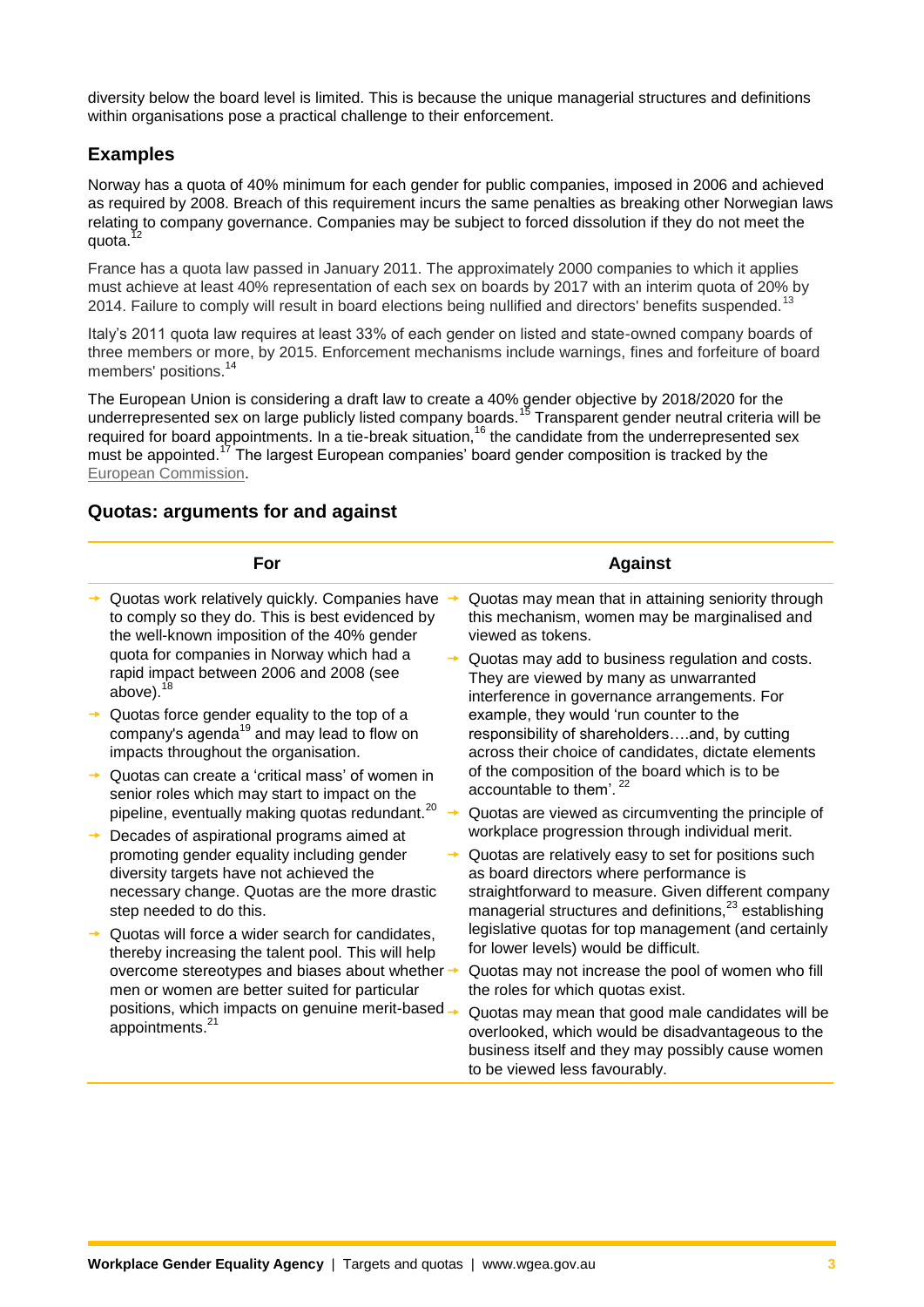# **Where is Australia now?**

As illustrated below, available evidence confirms that women are not progressing to senior management positions.

- women hold just 21.9% of ASX 200 directorships (as at 31 January 2016)<sup>24</sup>
- $\rightarrow$  less than one in five CEOs (15.4%) are women within non-public sector organisations with 100 or more  $emploves<sup>25</sup>$
- $\rightarrow$  only 27.4% of key management personnel are women within non-public sector organisations with 100 or more employees $^{26}$
- $\rightarrow$  25.6% of Australian University Vice-Chancellors are women<sup>27</sup>
- $\rightarrow$  39.6% of senior executive positions in the Australian Public Service are held by women<sup>28</sup>
- $\rightarrow$  39.1% of Australian Government board positions are held by women, unsuccessfully meeting the target set by government for at least 40% of both gender to be represented on government boards by 2015.<sup>29</sup>

In contrast, the proportion of women in the workforce has increased substantially over the past 30 years and women now make up 46% of the Australian workforce.<sup>30</sup>

Women also make up 55.7% of bachelor degree holders.<sup>31</sup> There has been considerable time for employers to have achieved an equal gender representation in top management, yet this has not occurred. The reasons for underrepresentation of women in leadership positions are complex and include: women's disproportionate responsibility for caring and housework<sup>32</sup> resulting in a 'double burden' for working women making senior management careers difficult to pursue;<sup>33</sup> lack of flexible working arrangements, particularly at higher levels in companies,<sup>34</sup> coupled with a need for greater organisational support for managers to design flexible and reduced hours jobs;<sup>35</sup> and the less obvious but pervasive effects of conscious and unconscious bias including stereotyping of women and mothers.<sup>36</sup>

Many individual employers have acted to dismantle the barriers to women's progression at work, but as a country, more needs to be done in Australia to increase female workforce participation and drive productivity by capitalising on female talent. An emerging sense of urgency is fuelling the debates around the advantages and disadvantages of gender diversity targets and quotas as mechanisms for driving change, and many companies are recognising the business and other benefits of gender diversity.<sup>37</sup> The ASX CGC's diversity recommendations for all Australian listed entities are contributing to change.<sup>38</sup>

# **Why set gender diversity targets?**

#### **Disciplined approach to change**

Setting targets can provide an organisation with the necessary focus to improve the gender balance within an organisation, and clarify accountabilities. Targets help focus attention and demonstrate commitment to deliver.

#### **Competitive advantage against industry peers**

Industry-specific educational benchmarks relating to gender, including benchmarks on gender composition of the workforce are made available yearly to reporting organisations under the *Workplace Gender Equality Act 2012*. These reports allow organisations to compare themselves to their industry peers and track their progress over time. There is no requirement for organisations to set targets, but organisations that do will likely improve their performance relative to the benchmarks and have better access to the entire talent pool.

#### **Additional workforce benefits from targets**

Organisations that have been successful in achieving gender targets report more effective talent and succession planning systems, a more capable workforce with the best person being more likely to be selected for jobs, and an enhanced corporate recruitment brand. A failure to recruit and retain women is often a symptom of more fundamental problems in an organisation.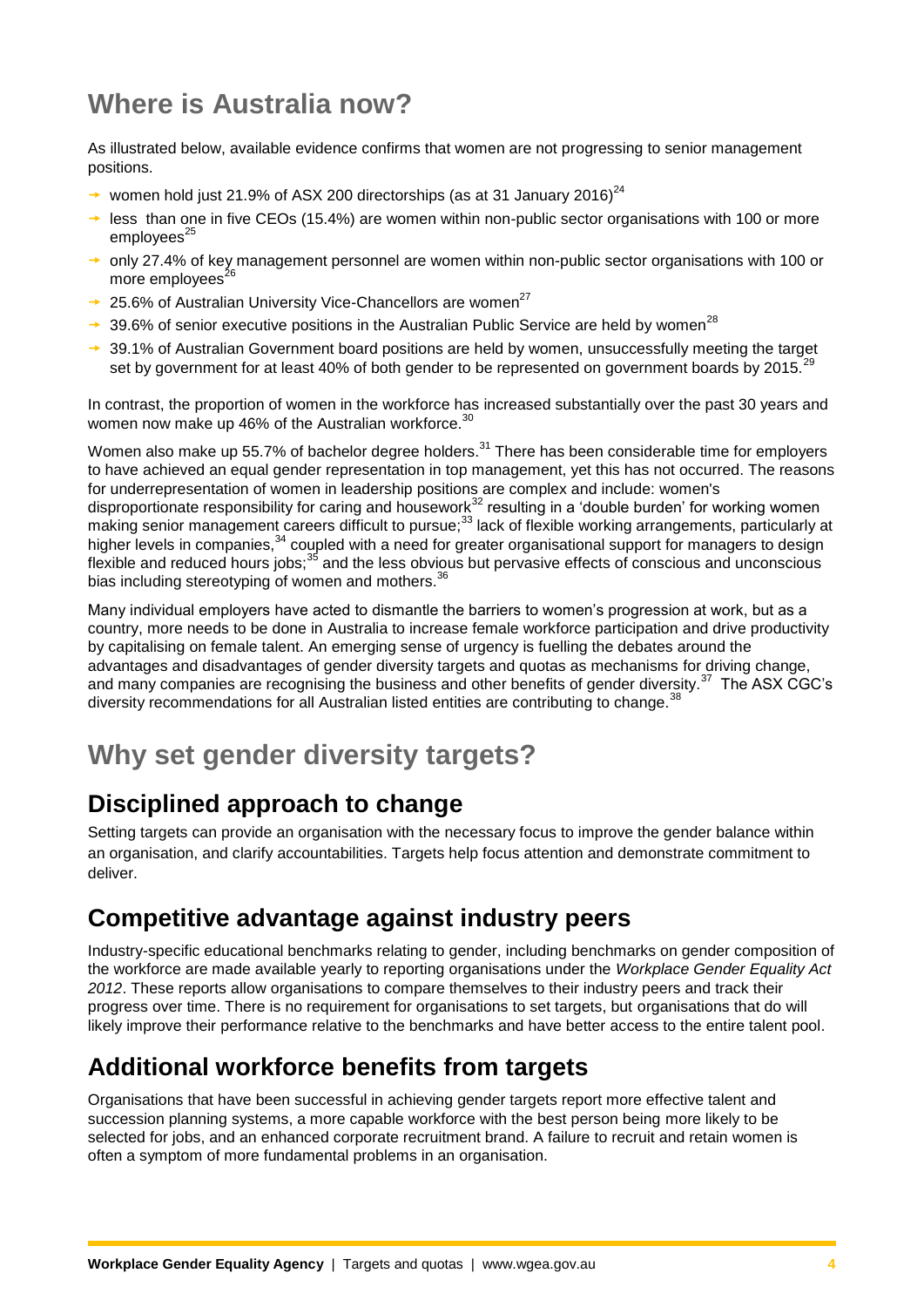#### **ASX Corporate Governments Council's Diversity Recommendations<sup>39</sup>**

All Australian listed entities are required to report annually to the ASX on an "if not, why not" basis: a diversity policy; the establishment of an annual assessment of measurable gender diversity objectives and progress towards achieving these; and the proportion of women employees in the organisation, in senior executive positions and on the board. Setting targets assists compliance with the ASX Diversity recommendations.

More broadly, there is a strong business case for gender diversity in organisations which shows that considerable rewards can be attained by businesses which successfully attract both women and men to their workforce. For more information please see the [business case for gender diversity](http://www.wgea.gov.au/sites/default/files/business_case_web.pdf) factsheet.

**Similar to setting financial or other operational targets, establishing realistic gender diversity targets based on rigorous analysis and baseline data will help to ensure an organisation treats equal gender representation as a central business issue and puts in place the strategies and resources to meet the targets.** 

# **How to set a target**

Gender diversity targets should be based on rigorous analysis of baseline data, be realistic and achievable in the context of an organisation's journey, measurable, and driven at the CEO level.

WGEA (the Agency) has produced a guide, 'How to set gender diversity targets' to be used in conjunction with a target setting calculator, that enables organisations to make a considered judgment on the target to be set, based on their existing data and future projections. The guide and calculator are available via the Agency's website under the **Lead** menu.

Following these principles will help your organisation to meet its targets:

- **→ Clarity:** Set clear targets with time-lines to ensure that progress can be measured.
- **→ Small steps:** Consider setting interim annual goals and measures as steps towards a longer-term goal in order for the goals to seem more achievable and allow for more regular focus and momentum.
- **→ Control:** Make sure you have the appropriate level of control over the target.
- **Realistic:** Set targets that can be achieved. This requires a thorough analysis of all of the possible barriers to achieving targets and what support is needed to maximise the opportunities to achieve them.
- **→ Accountability:** Create managerial accountabilities and rewards, e.g. linking remuneration or career progression to reaching targets.

Managers also need the appropriate tools and the support of their own managers to implement any targets that are set.

### **Achievable versus aspirational targets**

Overly ambitious or aspirational targets are less likely to be achieved than realistic and achievable targets informed by baseline data. When targets are not achieved, this can have a negative impact on organisations and reduce the motivation to change. For this reason, the Agency recommends setting realistic and achievable gender diversity targets to help focus efforts and enhance the chance of success.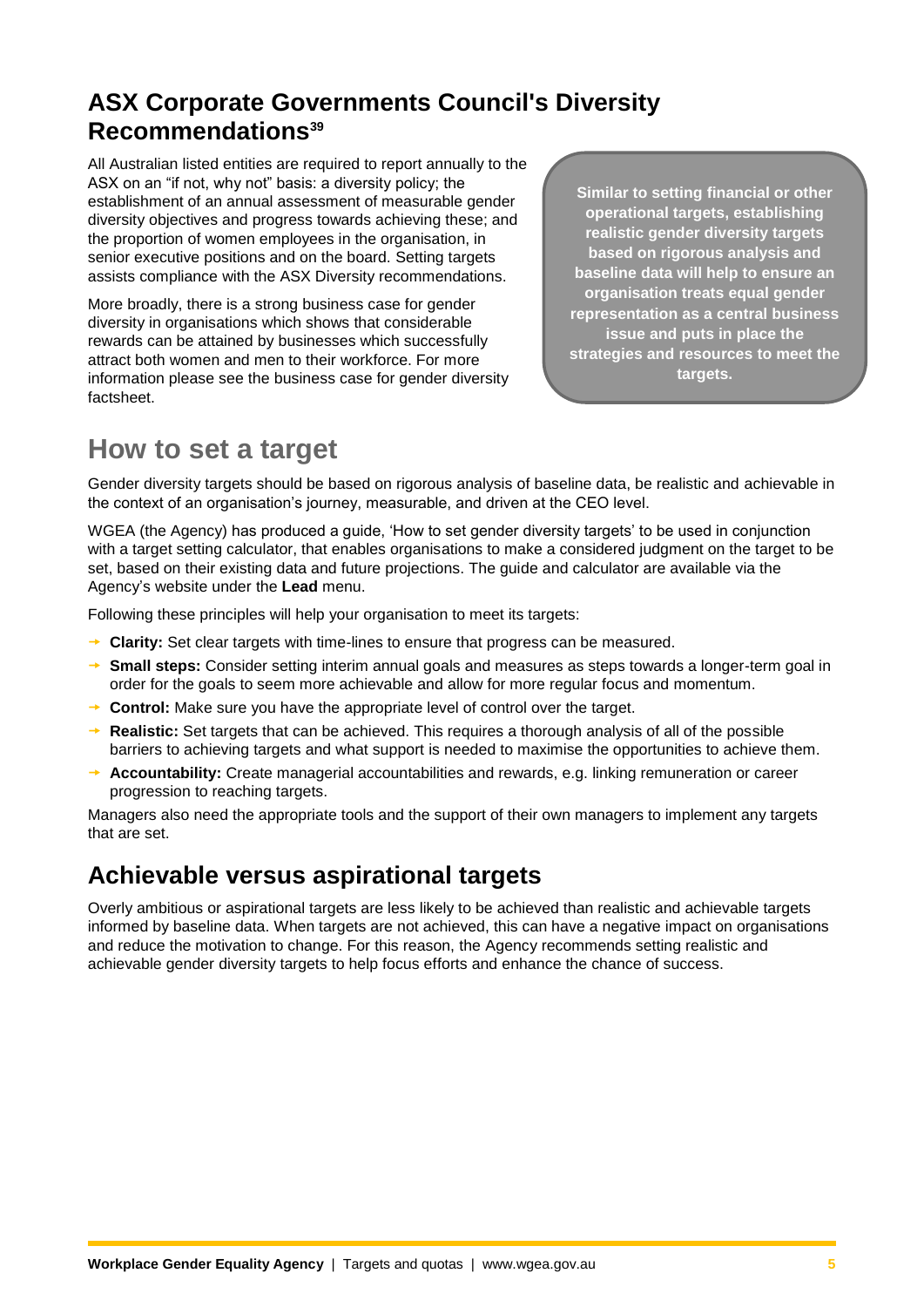<sup>1</sup> KPMG (2013), ASX *Corporate Governance Council Principles and Recommendations on Diversity: Analysis of disclosures for financial years ended between 31 December 2011 and 30 December 2012*, Australia, KPMG.

2 The FTSE 100 are the 100 largest UK companies listed on the London Stock Exchange, *Financial Times lexicon*, viewed 12 February 2016, [www.lexicon.ft.com/Term?term=FTSE-100](http://www.lexicon.ft.com/Term?term=FTSE-100)

<sup>3</sup> Davies EM (2011), *Women on Boards*, London, Department for Business Innovation and Skills, which also recommended FTSE 250 companies set their own targets, viewed 12 February 2016,

[https://www.gov.uk/government/uploads/system/uploads/attachment\\_data/file/31480/11-745-women-on-boards.pdf](https://www.gov.uk/government/uploads/system/uploads/attachment_data/file/31480/11-745-women-on-boards.pdf)

<sup>4</sup> Sealy, S & Vinnicombe, S (2013), *The Female FTSE Board Report 2013: False Dawn of Progress for Women on Boards*?, UK, Cranfield University.

<sup>5</sup> Davies EM (2015), *Women on Boards Davides Review Five Year Summary October 2015,* viewed 12 February 2016, [https://www.gov.uk/government/uploads/system/uploads/attachment\\_data/file/482059/BIS-15-585-women-on-boards-davies-review-5](https://www.gov.uk/government/uploads/system/uploads/attachment_data/file/482059/BIS-15-585-women-on-boards-davies-review-5-year-summary-october-2015.pdf) [year-summary-october-2015.pdf](https://www.gov.uk/government/uploads/system/uploads/attachment_data/file/482059/BIS-15-585-women-on-boards-davies-review-5-year-summary-october-2015.pdf)

<sup>6</sup> Whelan, J & Wood, RW (2012), *Targets and Quotas for Women in Leadership: A Global Review of Policy, Practice and Psychological Research*, Melbourne, University of Melbourne.

 $^7$  Much research on goal setting confirming its effectiveness has been undertaken, for example for a summary see, Latham, GP & Locke, EA (2007), '*New Developments in and Directions for Goal-Setting Research*', European Psychologist 2007, vol. 12 (4), pp. 290- 300; Whelan, J & Wood, RW (2012), *Targets and Quotas for Women in Leadership: A Global Review of Policy, Practice and Psychological Research*, Melbourne, University of Melbourne.

<sup>8</sup> Whelan, J & Wood, RW (2012), *Targets and Quotas for Women in Leadership: A Global Review of Policy, Practice and Psychological Research*, Melbourne, University of Melbourne.

<sup>9</sup> Russell, G & Herbert, C (2010), *Workplace Gender Equality Act: Review of evidence based Gender Equality Indicators and Practices* (WGEA, unpublished), citing Kalev, A, Dobbin, F, Kelly, E (2006), '*Best practices or best guesses? Assessing the efficacy of corporate affirmative action and diversity policies*', American Sociological Review, vol. 71, pp. 589-617.

<sup>10</sup> Sweigart, A (2012), '*Women on Board for Change: The Norway Model of Boardroom Quotas As a Tool For Progress in the United States and Canada*', Northwestern Journal of International Law & Business Ambassador, vol. 32, pp. 81A-105A.

<sup>11</sup> Whelan & Wood (2012), *Targets and Quotas for Women in Leadership: A Global Review of Policy, Practice and Psychological Research*, Melbourne, University of Melbourne, p.22.

<sup>12</sup> European Commission (2012), Women in economic decision-making in the EU: Progress report, European Commission, Brussels at p.17; Pande, R & Ford, D (2011*), Gender Quotas and Female Leadership*. World Development Report 2012, Gender Equality and Development, Background Paper. World Bank at p. 15, viewed 12 February 2016,

[www.siteresources.worldbank.org/INTWDR2012/Resources/7778105-1299699968583/7786210-1322671773271/Pande-Gender-](http://www.siteresources.worldbank.org/INTWDR2012/Resources/7778105-1299699968583/7786210-1322671773271/Pande-Gender-Quotas-April-2011.pdf)[Quotas-April-2011.pdf](http://www.siteresources.worldbank.org/INTWDR2012/Resources/7778105-1299699968583/7786210-1322671773271/Pande-Gender-Quotas-April-2011.pdf)

<sup>13</sup> European Commission (2012), *Women in economic decision-making in the EU: Progress report*, European Commission, Brussels at pp.17-18.

<sup>14</sup> European Commission (2012), *Women in economic decision-making in the EU: Progress report*, European Commission, Brussels at p.18.

<sup>15</sup> Non-executive directors only.

1

<sup>16</sup> That is where candidates are objectively equally qualified.

<sup>17</sup> See European Commission website, viewed 12 February 2016[, www.ec.europa.eu/justice/gender-equality/gender-decision](http://www.ec.europa.eu/justice/gender-equality/gender-decision-making/index_en.htm)[making/index\\_en.htm](http://www.ec.europa.eu/justice/gender-equality/gender-decision-making/index_en.htm)

<sup>18</sup> Pande, R & Ford, D (2011*), Gender Quotas and Female Leadership*, World Development Report 2012, Gender Equality and Development, Background Paper. World Bank at p. 15, viewed 12 February 2016, [www.siteresources.worldbank.org/INTWDR2012/Resources/7778105-1299699968583/7786210-1322671773271/Pande-Gender-](http://www.siteresources.worldbank.org/INTWDR2012/Resources/7778105-1299699968583/7786210-1322671773271/Pande-Gender-Quotas-April-2011.pdf)[Quotas-April-2011.pdf](http://www.siteresources.worldbank.org/INTWDR2012/Resources/7778105-1299699968583/7786210-1322671773271/Pande-Gender-Quotas-April-2011.pdf)

<sup>19</sup> Ernst & Young (2011), *Women in Leadership. What will it take to get Australia on target?* Australia, Ernst & Young, viewed 12 February 2016,

[http://www.communicationscouncil.org.au/downloads\\_tcc/Women\\_in\\_Leadership.pdf](http://www.communicationscouncil.org.au/downloads_tcc/Women_in_Leadership.pdf)<br><sup>20</sup> Ernst & Young (2011), IMomen in Leadership.pdf

<sup>20</sup> Ernst & Young (2011), *Women in Leadership. What will it take to get Australia on target?* Australia, Ernst & Young, viewed 12 February 2016,

[http://www.communicationscouncil.org.au/downloads\\_tcc/Women\\_in\\_Leadership.pdf](http://www.communicationscouncil.org.au/downloads_tcc/Women_in_Leadership.pdf)<br><sup>21</sup> Whelan & Wood (2012), *Targets and Quotas for Women in Leadership: A Global Review of Policy, Practice and Psychological Research*, Melbourne, University of Melbourne, p.9.

<sup>22</sup> Australian Government (2009), *Diversity on Boards of Directors: Report*, Corporations and Markets Advisory Committee, Australia, pp. 48-49, viewed 12 February 2016,

[www.camac.gov.au/camac/camac.nsf/byHeadline/PDFFinal+Reports+2009/\\$file/Board\\_Diversity\\_B5.pdf](http://www.camac.gov.au/camac/camac.nsf/byHeadline/PDFFinal+Reports+2009/$file/Board_Diversity_B5.pdf)